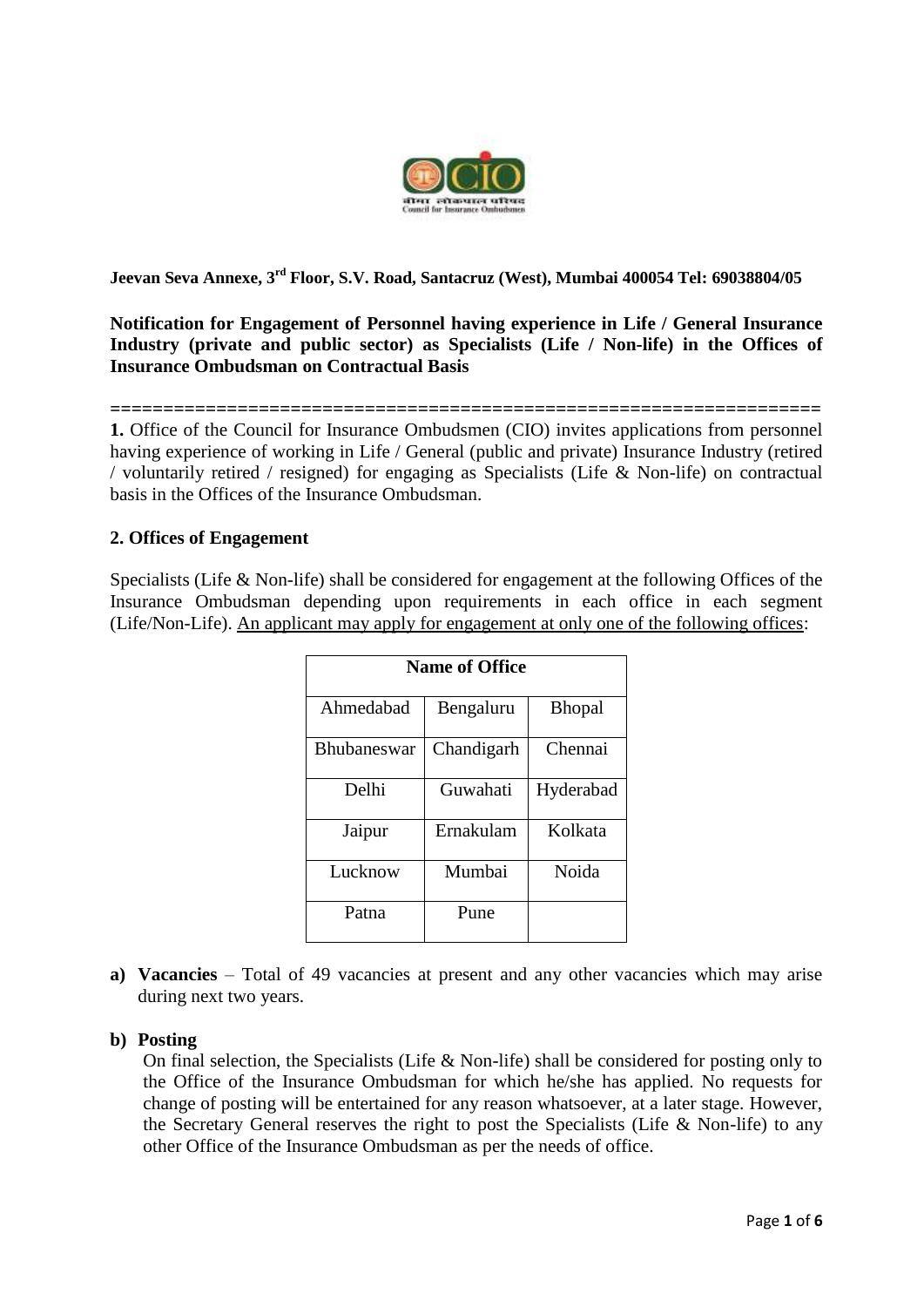# **3. Nature of Engagement**

The engagement of eligible personnel having experience in Life / General Insurance Industry (retired / voluntarily retired /resigned) as Specialists (Life & Non-life) shall be need based and purely on contractual basis.

## **4. Eligibility Conditions:**

| Age                      | Minimum age $-50$ years and maximum age 63 years as on the last<br>date for submission of application.                                                                                                                                                                                                                                                               |  |
|--------------------------|----------------------------------------------------------------------------------------------------------------------------------------------------------------------------------------------------------------------------------------------------------------------------------------------------------------------------------------------------------------------|--|
| Experience               | i) (Minimum 10 years' experience in insurance industry in India<br>(Public/Private) as an Officer.<br>ii) Has worked in Policy Servicing / Claims/ RTI / Legal<br>department in branch or unit level and proficient in MS-office.<br>iii)Applicants whose last assignment was in scale equivalent to<br>scale II, III or IV in the Public sector will be considered. |  |
| Vigilance                | Personnel who have been removed from services<br>due<br>to<br>disciplinary / vigilance proceedings are not eligible to be<br>considered for engagement as Specialists (Life & Non-life).                                                                                                                                                                             |  |
| <b>Other Information</b> | All applicants are required to necessarily submit a document issued<br>by the employer stating specifically the experience, date of<br>retirement / voluntary retirement / acceptance of resignation and the<br>scale / cadre / designation from which the applicant has retired /<br>voluntarily retired/resigned.                                                  |  |

# **5. Tenure of Engagement**

# **The period of engagement will be for a maximum period of 3 (three|) years upto 65 years of age and will be renewable every year based on performance.**

- (A) The initial term of engagement shall be for a maximum period of one year from the date of engagement.
- (B) The contractual engagement can be extended further for a maximum period of two years renewed annually upto 65 years of completed age of the Specialists (Life & Non-life) depending upon his performance and the needs of the office, at the sole discretion of the Secretary General at the Office of the CIO.

## **6. Termination of Engagement**

The contractual engagement can be terminated by either party by giving 30 days' prior notice in writing or by payment of proportionate remuneration in lieu thereof at any time during the period of contractual engagement without assigning any reasons, whatsoever.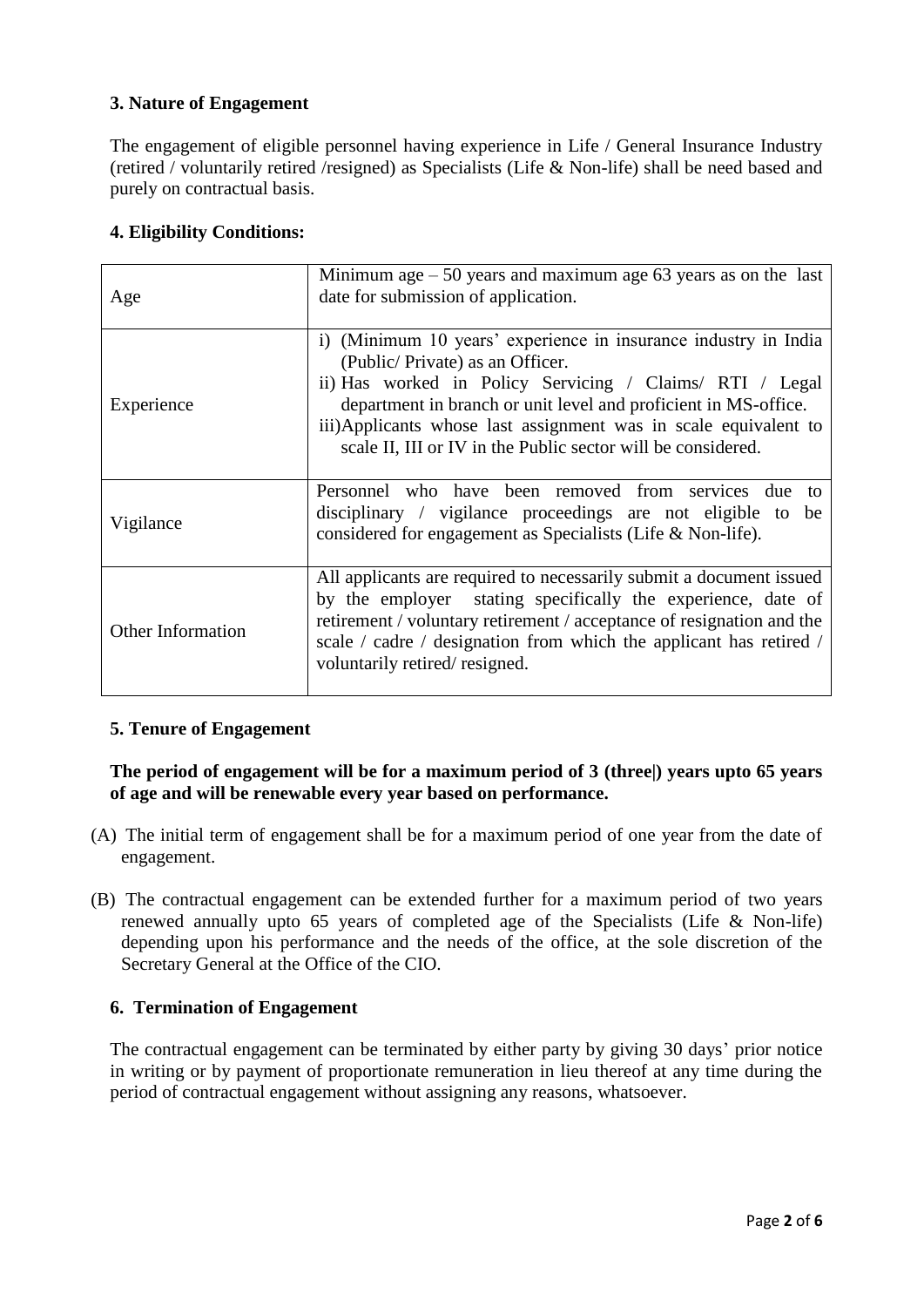## **7. Job Profile:**

The Specialists (Life & Non-life) will be required to

- (i) Attend to Life / General insurance related complaints received in the Office of Insurance Ombudsman
- (ii) Attend grievances
- (iii) Arrange and conduct hearings
- (iv) Prepare awards and
- (v) Attend to any other assignment delegated by the Officer-in-Charge of the Office of Insurance Ombudsman.

The Specialists (Life & Non-life) shall also be required to assist the Insurance Ombudsman in deciding the complaints fairly and conclusively. The Specialists (Life & Non-life) shall follow the instructions of his / her seniors in the office.

#### **8. Remuneration:**

The remuneration payable to the eligible personnel on appointment as Specialist shall be as under:

| Scale | Fixed             | Plus incidentals | Incidentals (per       |
|-------|-------------------|------------------|------------------------|
|       | Remuneration      |                  | month) $(\bar{\zeta})$ |
|       | (Per month) $(3)$ |                  |                        |
| П     | $30000/-$         |                  | $(Max. 5000/-p.m.)$    |
| Ш     | $35,000/-$        | Mobile           | $1000/-$               |
| IV    | $40,000/-$        | Internet         | $1000/-$               |
|       |                   | Entertainment    | $1000/-$               |
|       |                   | Conveyance       | $2000/-$               |
|       |                   |                  |                        |

On completion of the initial tenure of engagement, on renewal of the contract the remuneration of the Specialists (Life & Non-life) shall be nominally increased  $@$  5% of the Fixed Remuneration.

No other benefits/allowances shall be payable. The remuneration and incidentals payable shall be subject to deduction of appropriate taxes at source as per applicable rules of the Central/State Government.

## **9. Selection Procedure**

- 1) Applications received shall be scrutinized at the Office of the CIO and candidate found eligible for engagement shall be shortlisted after going through the selection procedure given below and will have to appear for Screening Test – proficiency test in MS-Office and General Awareness of Insurance & Economic matters.
- 2) The Screening Test will be conducted at the respective Office of Insurance Ombudsman.
- 3) Candidates who pass the Proficiency Test in MS Office & General Awareness of Insurance & Economics matters will be shortlisted for interview. The Interviews will be held online in virtual mode.
- 4) Candidates who have passed exams viz Licentiate, Associate & Fellowship of Insurance Institute of India will be given preference.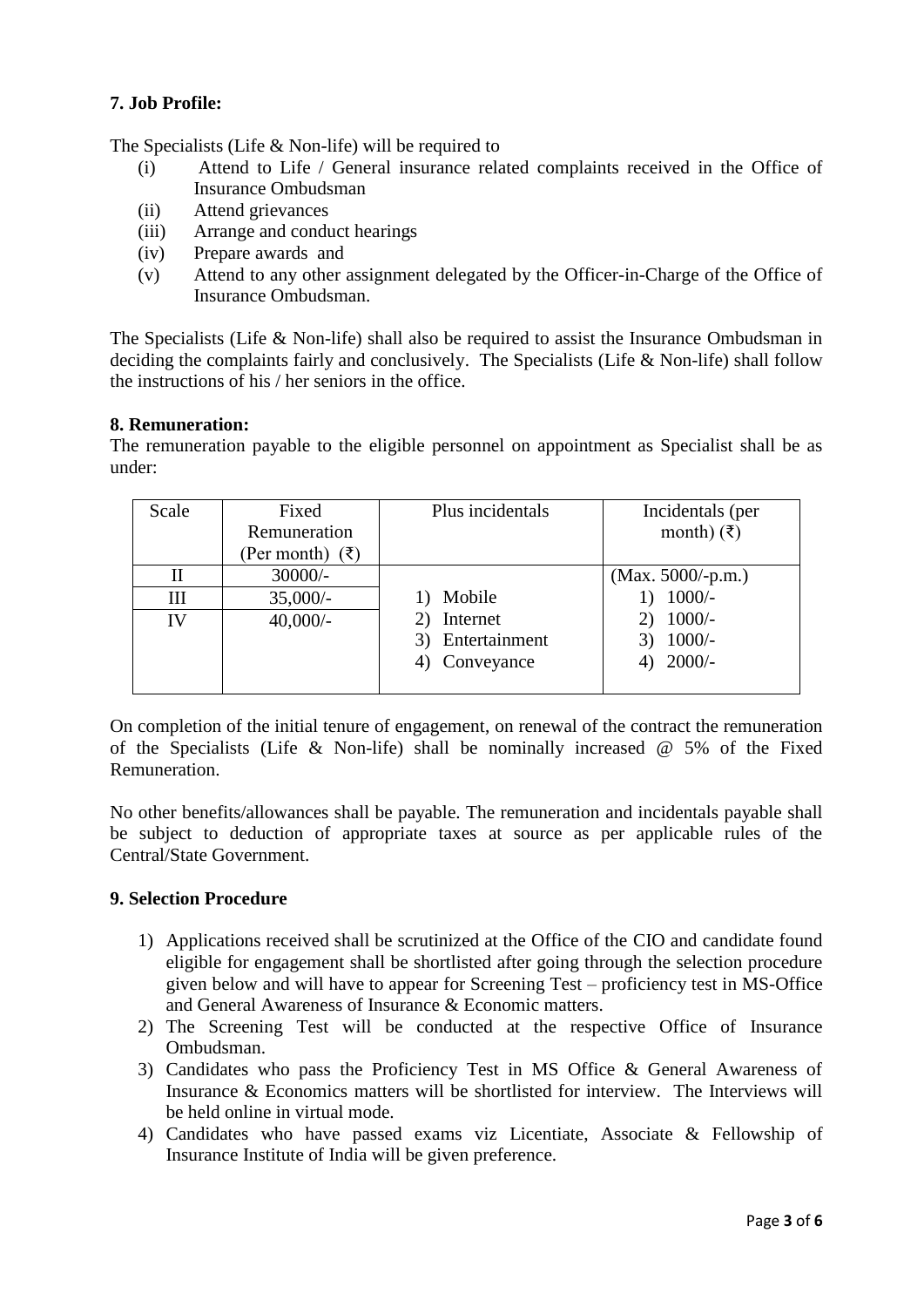5) The Secretary General (CIO) reserves the right to restrict the number of candidates to be called for virtual Interview commensurate to number of vacancies / requirements in each office. The decision of the Secretary General shall be final in this regard.

On conclusion of Interviews, the CIO shall prepare two merit lists (one for LIFE segment and one for NON-LIFE segment) separately for each Office of Insurance Ombudsman. Such merit list will be valid only for a period of two years from the date of approval of the merit list by the competent authority or till the date of publication of advertisement for engagement of the next batch of Specialists, whichever is earlier.Such eligible candidates whose names appear in the merit list and have not been engaged as Specialists (Life & Non Life) will have no right or preference for engagement or selection at the end of the validity period of the merit list or at the time of selection of a fresh batch of Specialists (Life & Non Life)**.**

The Selection procedure for the engagement of Specialist (Life & Non-life) will be as follows-

| Sl.            | Engagement           | <b>Marks</b> | Remark                     |
|----------------|----------------------|--------------|----------------------------|
| No.            | procedure            |              |                            |
| 1              | Proficiency Test MS  | 15           | To be conducted<br>by      |
|                | Office               |              | Offices of Insurance       |
|                |                      |              | Ombudsman                  |
| $\overline{2}$ | General awareness of | 25           | To be conducted<br>by      |
|                | and<br>insurance     |              | Offices of Insurance       |
|                | economics matter     |              | Ombudsman                  |
| 3              | for<br>Weightage     |              | Allotted by Office of      |
|                | Insurance            |              | <b>CIO</b>                 |
|                | $examinations -$     | 3            |                            |
|                | Licentiate           |              |                            |
|                | Associate            | 10(max)      |                            |
|                | Fellowship           |              |                            |
| 4              | Interview            | 50           | <b>Selection Committee</b> |

# **10. Interviews**

The candidates will be shortlisted based on total marks obtained as per Paragraph 9 (Point 1, 2, 3 of the above Table pertaining to Selection Procedure). The shortlisted candidates will be called for virtual interview. The interview will be conducted by the Selection Committee. The Selection Committee shall submit a centre-wise Ranking List for Life and Non-Life separately. The Secretary General will appoint the Specialists from the Ranking List (Life/Non-Life) based on the need of each Office of Insurance Ombudsmen.

## **11. Leave**

During the period of contractual engagement, the Specialist (Life & Non-life) shall be eligible for Leave at the rate of two days for each completed month of contractual engagement. Unutilized leave may be encashed at the end of the contract year. If Specialist (Life & Non-life) avails leave more than two days in a month, proportionate salary will be deducted after adjusting the accrued leave, if any. Further, if the Specialist (Life & Non-life) remains absent for one month or more, termination of the contract will be considered on merit.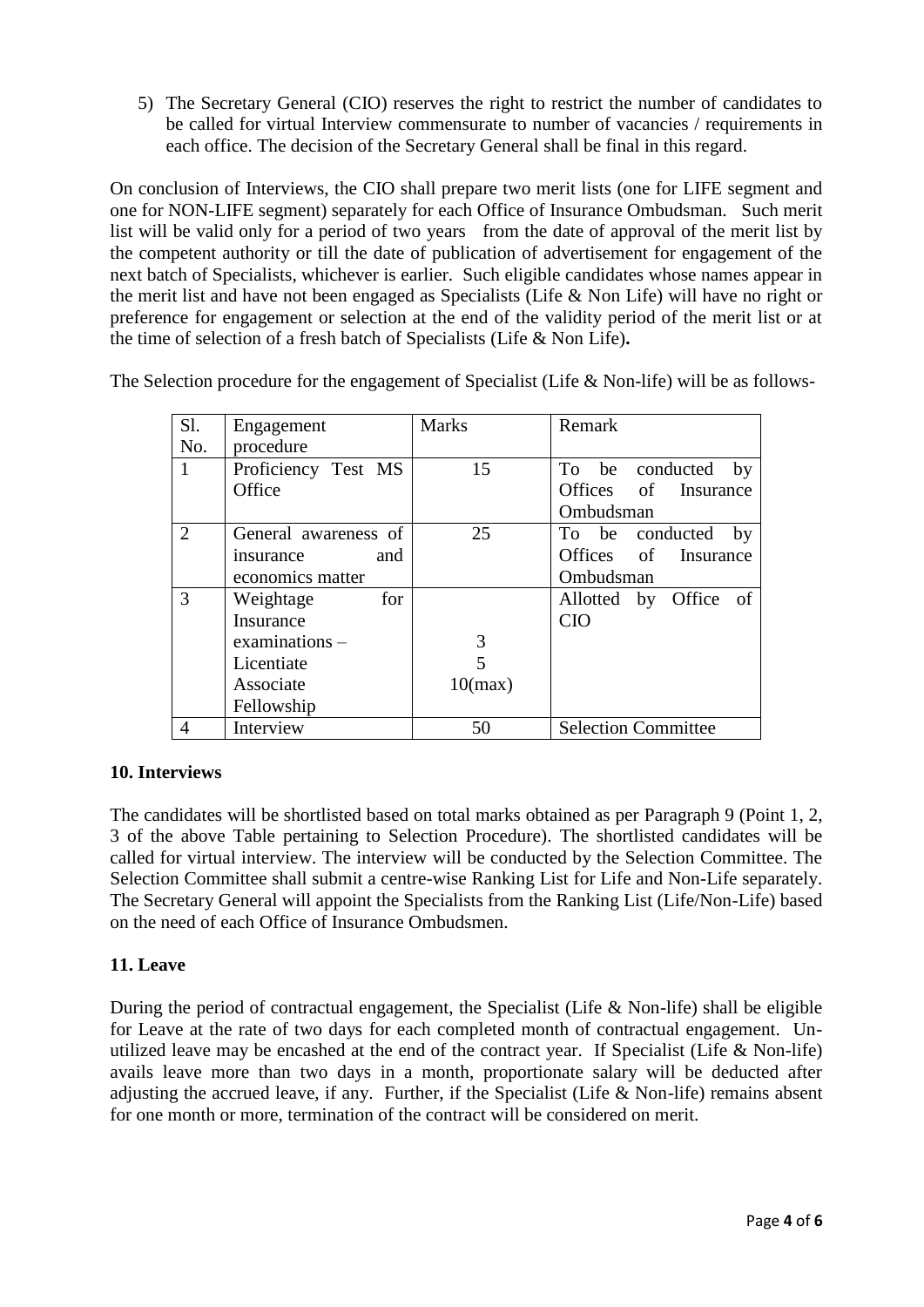Fixed remuneration will be taken into account for the purpose of encashment of leave at the end of the contract year. Encashment of unavailed portion of leaves shall not be paid in case of dismissal, resignation or any other form of Termination.

If Specialist (Life / Non-life) avails accrued leave to his / her credit after submitting his resignation letter or after issue of termination letter during the notice period of 30 days then the notice period shall stand extended to the extent of the leave availed.

## **12. Working Hours**

The Specialist (Life & Non-life) will have to work for  $7^{1/2}$  hours a day with lunch break of 30 minutes on all working days from Monday to Friday. The exact working hours of the Specialist (Life & Non-life)shall be as per the working hours followed by the Office of Insurance Ombudsman to which he / she stands posted.

#### **13. Action against Misconduct:**

The engaged Specialist (Life & Non-life) who displays inefficiency or indolence or who knowingly does anything detrimental to the interests of the Office of Insurance Ombudsman or causes financial loss to the Office of Insurance Ombudsman by his / her acts or who commits a breach of discipline or is guilty of any other act prejudicial to good conduct shall, on the recommendation of the Insurance Ombudsman or the Officer-in-Charge of the Office of the Insurance Ombudsman, be liable for imposition of the following penalties by Secretary General in charge of the Office of Council for Insurance Ombudsmen being the Engaging Authority –

- a) Termination of contractual engagement without any prior notice.
- b) Recovery of remuneration (Fixed and incidentals) or such other amount due to him and/or the loss caused to the Office of the Insurance Ombudsman.

## **14. How to Apply**

i) Eligible candidates may apply in the prescribed Application Form alongwith self - attested photo copies of required documents and send a scanned copy of the application with enclosures to the following emails -

For life – Specialist.life@cioins.co.in For non-life – Specialist.general@cioins.co.in

- ii) Last date for receipt of application alongwith enclosures is 17.09.2021.
- iii) The application form duly filled in, signed and scanned alongwith the annexures are to be strictly sent through email only.

## **15. General Information.**

i. The candidate eligible for selection as Specialists (Life  $& Non-life$ ) is required to submit a copy of their relieving letters issued by the previous employer from which they have retired / voluntarily retired / resigned.